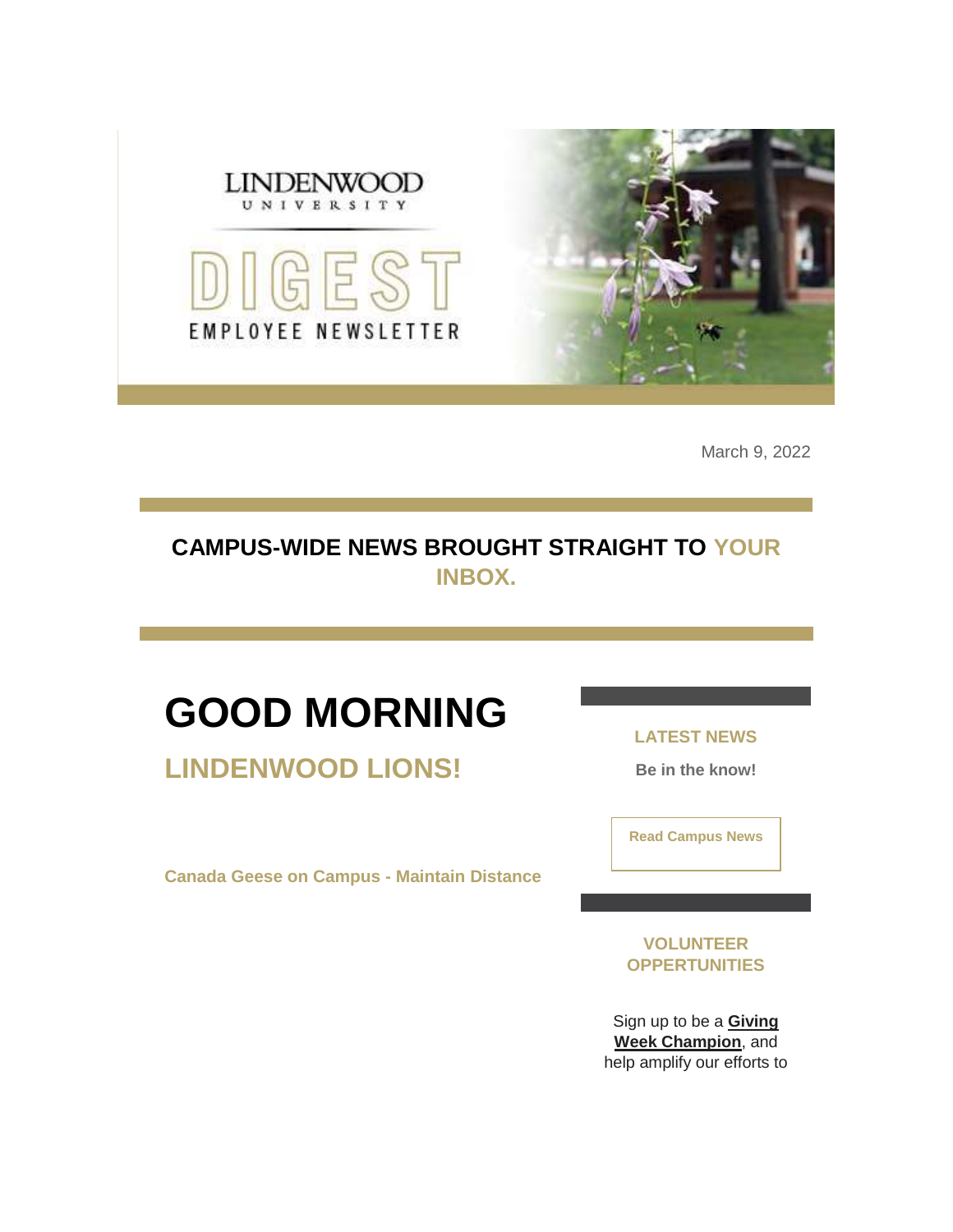

Lindenwood's campus is home to several Canada Geese. The geese are currently nesting in several locations, in anticipation of spring babies.

raise money during Giving Week!

#### **STAY CONNECTED**

**[Join LindenConnect](https://nam04.safelinks.protection.outlook.com/?url=https%3A%2F%2Fr20.rs6.net%2Ftn.jsp%3Ff%3D001lDIgERiujXOKerpUb3_ArxvJyZolvQigOmCuT1VRdCmfiqxjCISwfsXxPqybL5jVFg4lFDJLOICnhuquUzETSLH1dARFOlhlVRvXS1-ek0AVRw9BlV9ZH6fBeTzF4bjlnrPCkxyI08l-UU9DkWunoL2tsMXsBaOtcP-vvwDToqQ%3D%26c%3DKBkQ9Or56q5NHa34Ok-TsxE1x93spAOzqslqeVvgaQrbitcdfjiqgA%3D%3D%26ch%3DCHKbEhz2hne828seUaBQJ0Bauk_Yknrxj1v84kpucU4sDCDCvSMM4Q%3D%3D&data=04%7C01%7Cphuffman%40lindenwood.edu%7Cb138c6a63c744c64380a08da01e1c5fa%7C3d72f08e540a4c68905d9e69c4d9c61e%7C1%7C0%7C637824366494913528%7CUnknown%7CTWFpbGZsb3d8eyJWIjoiMC4wLjAwMDAiLCJQIjoiV2luMzIiLCJBTiI6Ik1haWwiLCJXVCI6Mn0%3D%7C3000&sdata=VpJxtcY%2FDkX%2FRiB2Yp5%2Fix1rj5x6l5SSn069bvG2Sds%3D&reserved=0)**

Please stay away from nests and maintain distance from geese.

Canada Geese are protected under the Federal Migratory Bird Act of 1918. This Act makes it illegal to harm or injure a goose and damage or move its eggs and nest. Not complying with the Federal Act can result in fines ranging from \$5,000 to \$10,000.



#### **Spring 22 Registration Technology Support Labs**

Attention all academic advisors. To help facilitate the technology questions you receive every semester regarding Portal enrollment, the Academic Advising Center is hosting a series of technology support labs on the university's registration days.

If you have a student who needs help enrolling in Portal, you are encouraged to direct them to the support labs at the dates and times below. Please be aware the labs are only for technology help; students should come to the lab knowing what courses they need to take.

Support Labs Dates

Location: Harmon Hall 104

Friday, March 18, 7 a.m. - 1 p.m.

Monday, March 21, 7 a.m. - 1 p.m.

Tuesday, March 22, 7 - 9 a.m. and 11 a.m. - 1 p.m.

Thursday March 24, 7 - 9 a.m. and 11 a.m. - 1 p.m.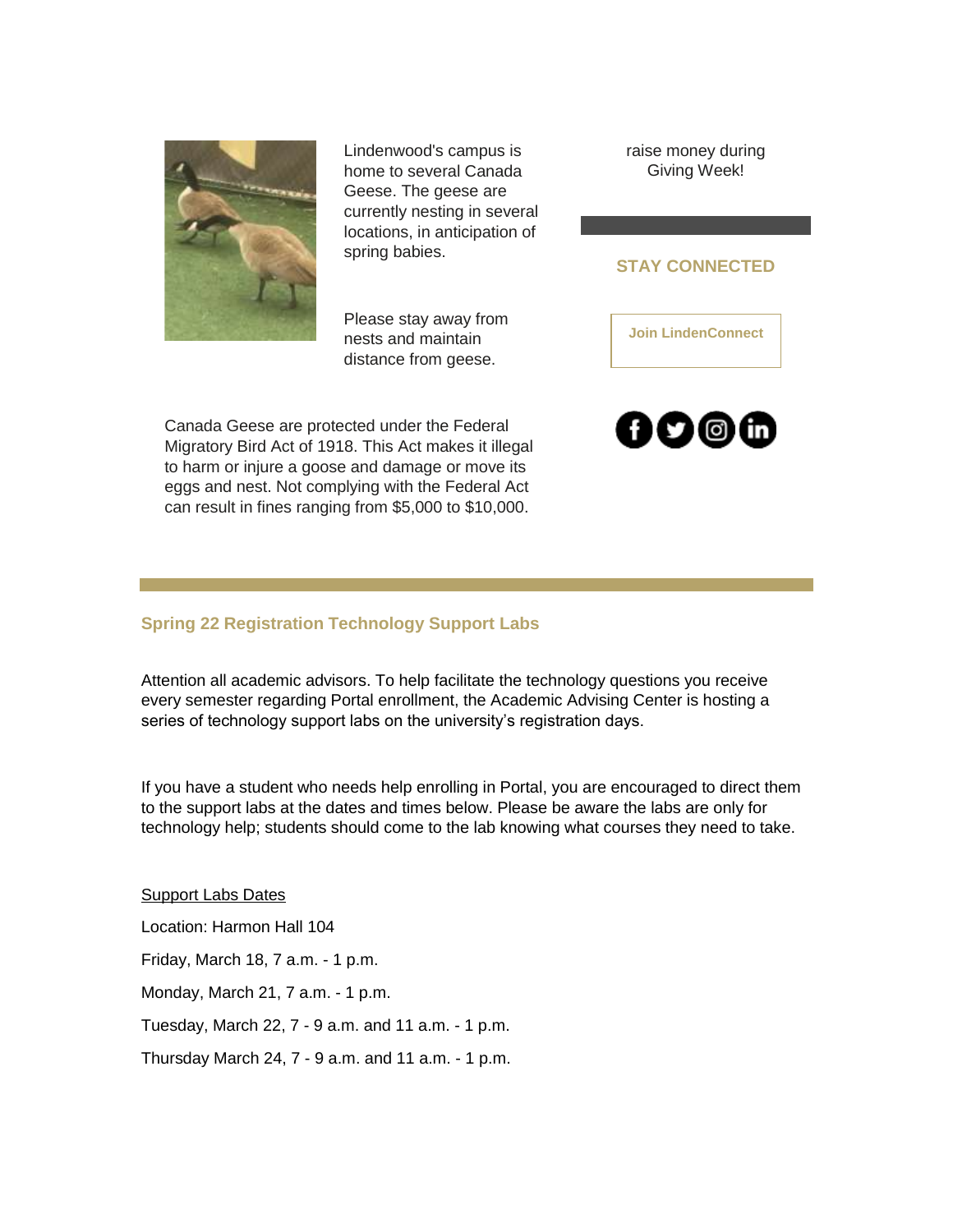Friday March, 25, 7 a.m. - 1 p.m.

#### **Initial Assessment Survey**

| the company's com-<br>$\sim$ | <b>Contractor</b>        |  |
|------------------------------|--------------------------|--|
|                              |                          |  |
| T<br>τ<br>ł<br>÷             | ═<br>₹<br>$\overline{ }$ |  |
|                              |                          |  |
| ł                            |                          |  |
| <b>START OF STRAIN</b>       |                          |  |

Employees and students with a positive COVID-19 test result or exposure to a confirmed case of COVID-19 should report through the **[Initial](https://nam04.safelinks.protection.outlook.com/?url=https%3A%2F%2Fr20.rs6.net%2Ftn.jsp%3Ff%3D001lDIgERiujXOKerpUb3_ArxvJyZolvQigOmCuT1VRdCmfiqxjCISwfmT41x20c-IblXtT4r5KASQUbzlrIgLZFMVp1_DHnPfWyYFrjcgLSdFo7hbskSjz8D0jfcf75wRgx09FHVVE4aT5tH2zOEyhkz2-L7iel8jCbHhwcHnQ0EpNShgMuMJzT4NWHz8ACT5zAcPIoHu_4Nbe0799AiHt-w%3D%3D%26c%3DKBkQ9Or56q5NHa34Ok-TsxE1x93spAOzqslqeVvgaQrbitcdfjiqgA%3D%3D%26ch%3DCHKbEhz2hne828seUaBQJ0Bauk_Yknrxj1v84kpucU4sDCDCvSMM4Q%3D%3D&data=04%7C01%7Cphuffman%40lindenwood.edu%7Cb138c6a63c744c64380a08da01e1c5fa%7C3d72f08e540a4c68905d9e69c4d9c61e%7C1%7C0%7C637824366494913528%7CUnknown%7CTWFpbGZsb3d8eyJWIjoiMC4wLjAwMDAiLCJQIjoiV2luMzIiLCJBTiI6Ik1haWwiLCJXVCI6Mn0%3D%7C3000&sdata=046lDV5onoo3v2YRAdWuOmW5O%2FjZfkiogrwjwzCgKoo%3D&reserved=0)  [Assessment Survey](https://nam04.safelinks.protection.outlook.com/?url=https%3A%2F%2Fr20.rs6.net%2Ftn.jsp%3Ff%3D001lDIgERiujXOKerpUb3_ArxvJyZolvQigOmCuT1VRdCmfiqxjCISwfmT41x20c-IblXtT4r5KASQUbzlrIgLZFMVp1_DHnPfWyYFrjcgLSdFo7hbskSjz8D0jfcf75wRgx09FHVVE4aT5tH2zOEyhkz2-L7iel8jCbHhwcHnQ0EpNShgMuMJzT4NWHz8ACT5zAcPIoHu_4Nbe0799AiHt-w%3D%3D%26c%3DKBkQ9Or56q5NHa34Ok-TsxE1x93spAOzqslqeVvgaQrbitcdfjiqgA%3D%3D%26ch%3DCHKbEhz2hne828seUaBQJ0Bauk_Yknrxj1v84kpucU4sDCDCvSMM4Q%3D%3D&data=04%7C01%7Cphuffman%40lindenwood.edu%7Cb138c6a63c744c64380a08da01e1c5fa%7C3d72f08e540a4c68905d9e69c4d9c61e%7C1%7C0%7C637824366494913528%7CUnknown%7CTWFpbGZsb3d8eyJWIjoiMC4wLjAwMDAiLCJQIjoiV2luMzIiLCJBTiI6Ik1haWwiLCJXVCI6Mn0%3D%7C3000&sdata=046lDV5onoo3v2YRAdWuOmW5O%2FjZfkiogrwjwzCgKoo%3D&reserved=0)**.

Employees who are feeling unwell or experience symptoms of COVID-19 should contact their supervisor, and should not come to campus.

#### **Virtual Reality Showcase**

Digital Librarian, Michael Fetters, will showcase virtual reality apps available for faculty, including the PSVR apps, Oculus Rift, and Oculus Quest apps.

Drop by the Immersive Reality and Game Hub (LARC 322) March 17, from 4-5 p.m. to learn more about virtual reality and how it can be implemented in the classroom.

#### **ITEN's March Innovation Matrix, March 15**

Genius or Madness? Exploring the Mind of an Entrepreneur - featuring Founder Coach and ITEN EIR, Gv Freeman.

Join us in this interactive discussion, where Freeman will help work with entrepreneurs to let go of balance in favor of integration, explore ways to incorporate self-care into their day-to-day life, and delve into the science of spirituality. All with the intention of helping entrepreneurs learn to be successful and happy at the same time.

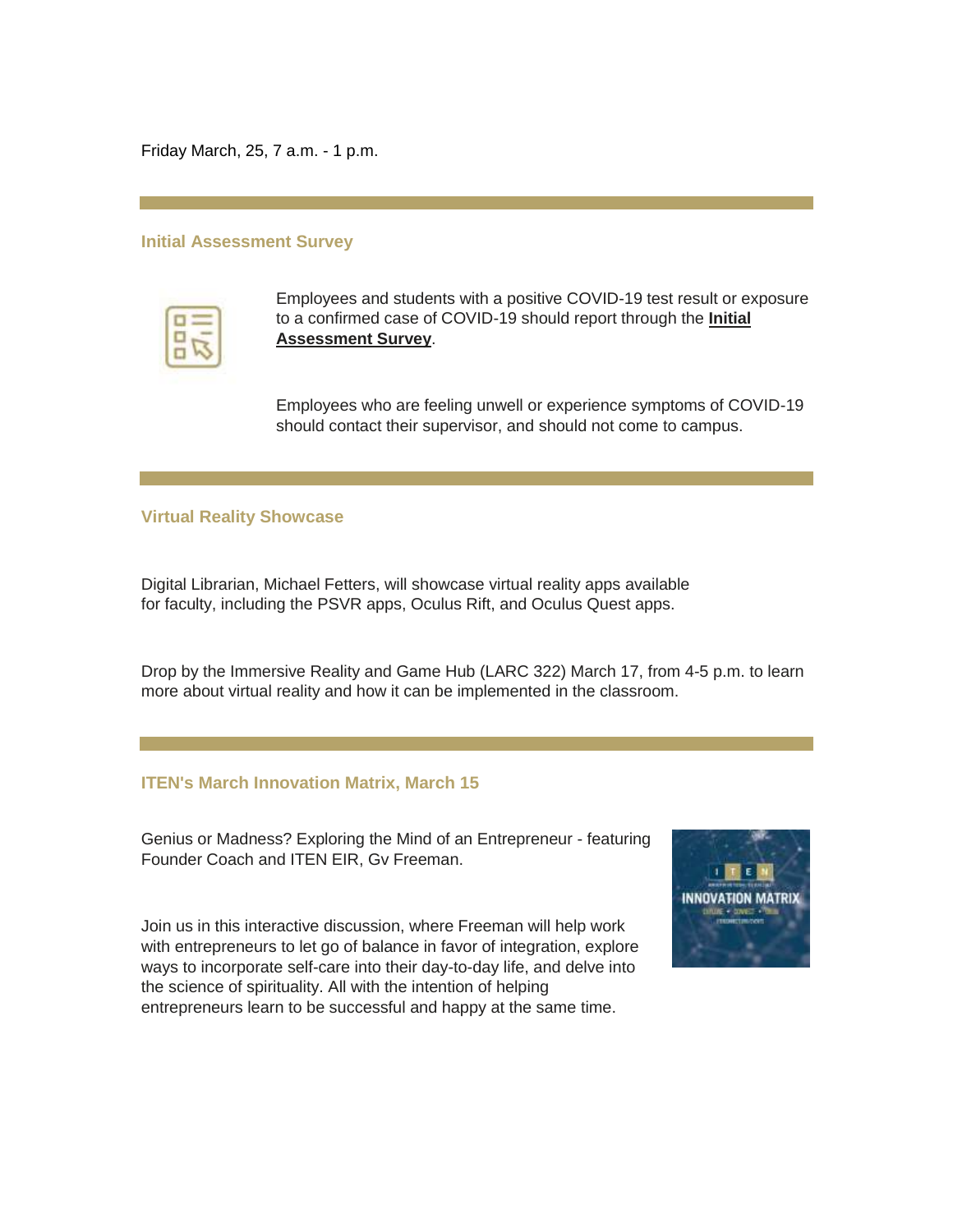Focal Point: March 15, 5:30-6:30 p.m. (Hybrid)

Focal Point is the keynote session for ITEN's new monthly programming, Innovation Matrix, held on the third Tuesday of the month.

| Register |  |
|----------|--|
|          |  |
|          |  |
|          |  |

#### **2022 Marks 50 Years of Title IX**

Did you know? Title IX prohibits discrimination based on sex, and includes sexual harassment, gender equity in athletics, discrimination based on gender, and pregnancy discrimination.

Lindenwood's Title IX Office is located in LARC 209. Stop by and see us and ask about our upcoming campus events!

**[Lindenwood's Title IX Policy.](https://nam04.safelinks.protection.outlook.com/?url=https%3A%2F%2Fr20.rs6.net%2Ftn.jsp%3Ff%3D001lDIgERiujXOKerpUb3_ArxvJyZolvQigOmCuT1VRdCmfiqxjCISwfm01AFqbM63FFAPB0RrdPF4LMuDF0IAIs13eNP9nTiak2SIT8hZDmm2MXDeUqO7BYnOxjsHr-U5PwFSL8ERRU2vyWmDQ2E46qVMU_L1rpsEMJGBQwhy9Zn4xEEQyQ-8DHA%3D%3D%26c%3DKBkQ9Or56q5NHa34Ok-TsxE1x93spAOzqslqeVvgaQrbitcdfjiqgA%3D%3D%26ch%3DCHKbEhz2hne828seUaBQJ0Bauk_Yknrxj1v84kpucU4sDCDCvSMM4Q%3D%3D&data=04%7C01%7Cphuffman%40lindenwood.edu%7Cb138c6a63c744c64380a08da01e1c5fa%7C3d72f08e540a4c68905d9e69c4d9c61e%7C1%7C0%7C637824366494913528%7CUnknown%7CTWFpbGZsb3d8eyJWIjoiMC4wLjAwMDAiLCJQIjoiV2luMzIiLCJBTiI6Ik1haWwiLCJXVCI6Mn0%3D%7C3000&sdata=r0ahvpNICp7JS9TOCySWSvgzMl2DLyrW5UaesJtEvOQ%3D&reserved=0)**

**You are invited to Open Role-Playing Game (RPG) Night**

At **[Open RPG Night](https://nam04.safelinks.protection.outlook.com/?url=https%3A%2F%2Fr20.rs6.net%2Ftn.jsp%3Ff%3D001lDIgERiujXOKerpUb3_ArxvJyZolvQigOmCuT1VRdCmfiqxjCISwfhgUwITGlAuzzhl7gRpPs5cUKuHAabSzjFl9rqDJiuEcpR2nHD-0pz83vtFTDuwnHeHSKFtoLzuHtnm8KR4joAns3hp18hcmE_0H7CiVslyFNRFAiuOI1ca3fEqFToH29hVLtFImpsVsffZO6jr66qUauTb2O4pZqo1BYzmaZCAXJ6IpE_jCi4Zii1B4j3DWdoLuEnjJC_SZ%26c%3DKBkQ9Or56q5NHa34Ok-TsxE1x93spAOzqslqeVvgaQrbitcdfjiqgA%3D%3D%26ch%3DCHKbEhz2hne828seUaBQJ0Bauk_Yknrxj1v84kpucU4sDCDCvSMM4Q%3D%3D&data=04%7C01%7Cphuffman%40lindenwood.edu%7Cb138c6a63c744c64380a08da01e1c5fa%7C3d72f08e540a4c68905d9e69c4d9c61e%7C1%7C0%7C637824366494913528%7CUnknown%7CTWFpbGZsb3d8eyJWIjoiMC4wLjAwMDAiLCJQIjoiV2luMzIiLCJBTiI6Ik1haWwiLCJXVCI6Mn0%3D%7C3000&sdata=8jjW01Faj9BaUe2bqCDtD5IYS4kmqGW6uXsK3ZNPs78%3D&reserved=0)**, faculty, staff, and students gather in the evening to play pen and paper roleplaying games, consisting of groups of roughly six to eight people per table session.

The next Open RPG Night will be held in person and online on March 17, from 6 - 9 p.m. in the LARC third floor Atrium. RPG systems offered during the event include Fifth Edition D&D, Blades in the Dark, and Basic Fantasy RPG.

Register in advance for this event using the **[player form](https://nam04.safelinks.protection.outlook.com/?url=https%3A%2F%2Fr20.rs6.net%2Ftn.jsp%3Ff%3D001lDIgERiujXOKerpUb3_ArxvJyZolvQigOmCuT1VRdCmfiqxjCISwfhgUwITGlAuz2t3s-Pg7A54Zc2whwlVfRSNxtKj8QigGph3gUPrtOqCdt_NgnirXYuB34gtPRivydUZGmVzK9KuG_WqkLyfQmha3NlNUg30vT7IriTJQeku43ke-zhrlofiS7Nma0SFf5XbN1GnZQZWBTTHt-Z4a7NTRJhRvQ7GozPeZ0VF0dHc5KyUdtNaoTzKU-R9e6VWPxi9TBf6OSXeDekbWepEgUqE5B3NEcsJX%26c%3DKBkQ9Or56q5NHa34Ok-TsxE1x93spAOzqslqeVvgaQrbitcdfjiqgA%3D%3D%26ch%3DCHKbEhz2hne828seUaBQJ0Bauk_Yknrxj1v84kpucU4sDCDCvSMM4Q%3D%3D&data=04%7C01%7Cphuffman%40lindenwood.edu%7Cb138c6a63c744c64380a08da01e1c5fa%7C3d72f08e540a4c68905d9e69c4d9c61e%7C1%7C0%7C637824366495069755%7CUnknown%7CTWFpbGZsb3d8eyJWIjoiMC4wLjAwMDAiLCJQIjoiV2luMzIiLCJBTiI6Ik1haWwiLCJXVCI6Mn0%3D%7C3000&sdata=Dm3rQfZrzaP8s7VKCifK9aBGM6Vym331%2Foo8LGC7a50%3D&reserved=0)**. For more information contact **[Michael Fetters](mailto:mfetters@lindenwood.edu)**.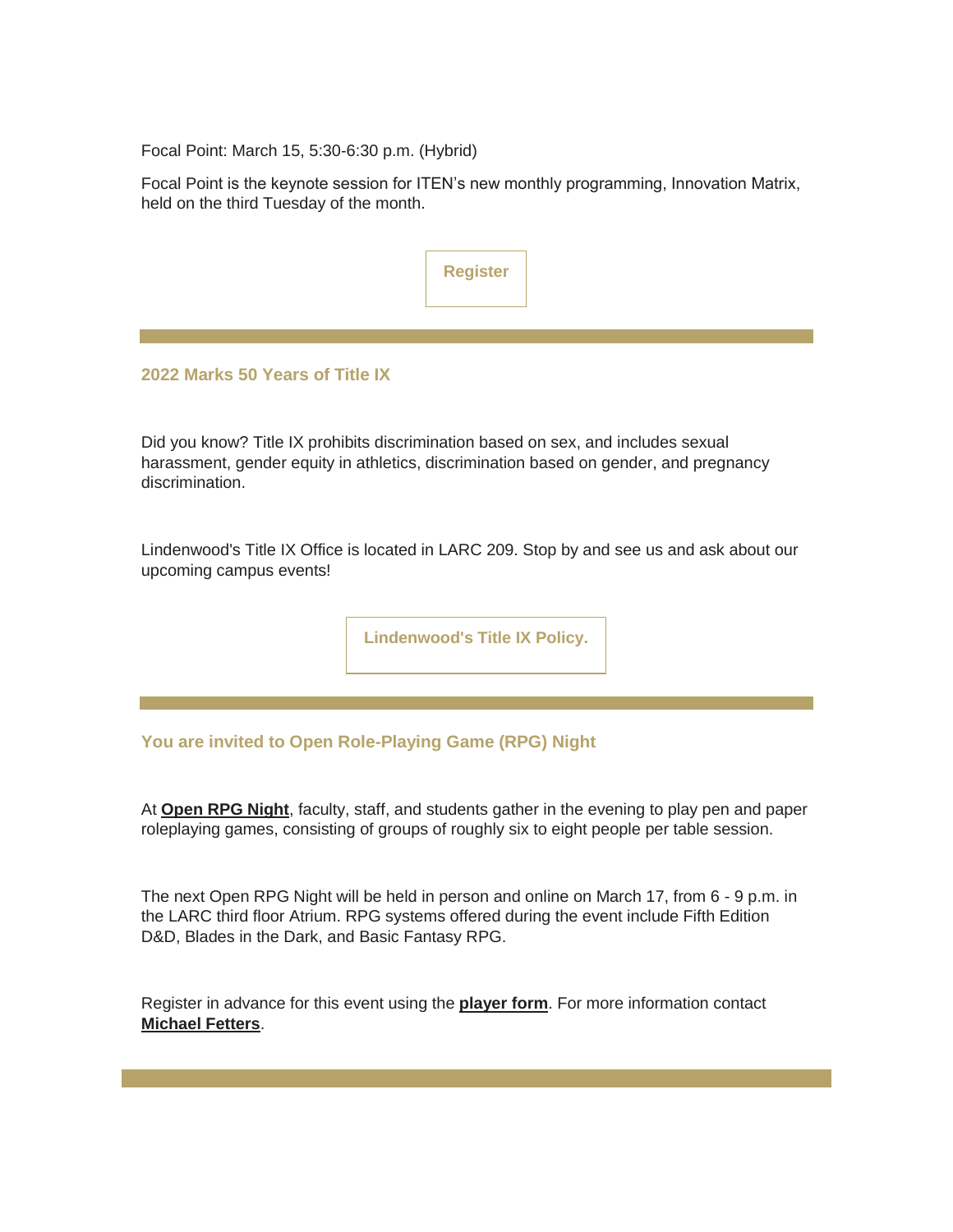

## **HAVE A STORY YOU'D LIKE TO SHARE OR AN EVENT YOU'D LIKE TO PROMOTE?**

**[SUBMIT IT!](https://nam04.safelinks.protection.outlook.com/?url=https%3A%2F%2Fr20.rs6.net%2Ftn.jsp%3Ff%3D001lDIgERiujXOKerpUb3_ArxvJyZolvQigOmCuT1VRdCmfiqxjCISwfpubD3olbKuVW1selxtfe_gz06MGdFVJbxQ27QfNg8cJtypidMaS5lXyAIQ2hUJ86-M-PnyYLhUjEDUjYD5fawBZ61reERUmjcnKVbUTcGXd41igiuyEVTIBsy-HFYK5mMOFLPap0QLhZ6x27WoJzRpoXJ1po_pfq9gdLnf4C_1m%26c%3DKBkQ9Or56q5NHa34Ok-TsxE1x93spAOzqslqeVvgaQrbitcdfjiqgA%3D%3D%26ch%3DCHKbEhz2hne828seUaBQJ0Bauk_Yknrxj1v84kpucU4sDCDCvSMM4Q%3D%3D&data=04%7C01%7Cphuffman%40lindenwood.edu%7Cb138c6a63c744c64380a08da01e1c5fa%7C3d72f08e540a4c68905d9e69c4d9c61e%7C1%7C0%7C637824366495069755%7CUnknown%7CTWFpbGZsb3d8eyJWIjoiMC4wLjAwMDAiLCJQIjoiV2luMzIiLCJBTiI6Ik1haWwiLCJXVCI6Mn0%3D%7C3000&sdata=3%2FfNexUo%2FM1QwjWDcs5lmqDtqBz2mgXGW3p9C08Ptcc%3D&reserved=0)**



To have your listing appear in the Digest, please fill out the **[Project](https://nam04.safelinks.protection.outlook.com/?url=https%3A%2F%2Fr20.rs6.net%2Ftn.jsp%3Ff%3D001lDIgERiujXOKerpUb3_ArxvJyZolvQigOmCuT1VRdCmfiqxjCISwfpubD3olbKuVW1selxtfe_gz06MGdFVJbxQ27QfNg8cJtypidMaS5lXyAIQ2hUJ86-M-PnyYLhUjEDUjYD5fawBZ61reERUmjcnKVbUTcGXd41igiuyEVTIBsy-HFYK5mMOFLPap0QLhZ6x27WoJzRpoXJ1po_pfq9gdLnf4C_1m%26c%3DKBkQ9Or56q5NHa34Ok-TsxE1x93spAOzqslqeVvgaQrbitcdfjiqgA%3D%3D%26ch%3DCHKbEhz2hne828seUaBQJ0Bauk_Yknrxj1v84kpucU4sDCDCvSMM4Q%3D%3D&data=04%7C01%7Cphuffman%40lindenwood.edu%7Cb138c6a63c744c64380a08da01e1c5fa%7C3d72f08e540a4c68905d9e69c4d9c61e%7C1%7C0%7C637824366495069755%7CUnknown%7CTWFpbGZsb3d8eyJWIjoiMC4wLjAwMDAiLCJQIjoiV2luMzIiLCJBTiI6Ik1haWwiLCJXVCI6Mn0%3D%7C3000&sdata=3%2FfNexUo%2FM1QwjWDcs5lmqDtqBz2mgXGW3p9C08Ptcc%3D&reserved=0)  [Request Form](https://nam04.safelinks.protection.outlook.com/?url=https%3A%2F%2Fr20.rs6.net%2Ftn.jsp%3Ff%3D001lDIgERiujXOKerpUb3_ArxvJyZolvQigOmCuT1VRdCmfiqxjCISwfpubD3olbKuVW1selxtfe_gz06MGdFVJbxQ27QfNg8cJtypidMaS5lXyAIQ2hUJ86-M-PnyYLhUjEDUjYD5fawBZ61reERUmjcnKVbUTcGXd41igiuyEVTIBsy-HFYK5mMOFLPap0QLhZ6x27WoJzRpoXJ1po_pfq9gdLnf4C_1m%26c%3DKBkQ9Or56q5NHa34Ok-TsxE1x93spAOzqslqeVvgaQrbitcdfjiqgA%3D%3D%26ch%3DCHKbEhz2hne828seUaBQJ0Bauk_Yknrxj1v84kpucU4sDCDCvSMM4Q%3D%3D&data=04%7C01%7Cphuffman%40lindenwood.edu%7Cb138c6a63c744c64380a08da01e1c5fa%7C3d72f08e540a4c68905d9e69c4d9c61e%7C1%7C0%7C637824366495069755%7CUnknown%7CTWFpbGZsb3d8eyJWIjoiMC4wLjAwMDAiLCJQIjoiV2luMzIiLCJBTiI6Ik1haWwiLCJXVCI6Mn0%3D%7C3000&sdata=3%2FfNexUo%2FM1QwjWDcs5lmqDtqBz2mgXGW3p9C08Ptcc%3D&reserved=0)** (be sure to choose "Communications and Public Relations" for type of request) by 5 p.m. on Mondays. The Digest is sent every Wednesday. Submissions for the same story can be made every four weeks. All entries to the Digest are subject to editing prior to running.

**[MORE INFORMATION](https://nam04.safelinks.protection.outlook.com/?url=https%3A%2F%2Fr20.rs6.net%2Ftn.jsp%3Ff%3D001lDIgERiujXOKerpUb3_ArxvJyZolvQigOmCuT1VRdCmfiqxjCISwfnpLpNnAp2LKc_e8sxaBVYY4eba79_RHSm4EUqkIQloxc3PsWj0E841lm6LPnMlksK2TYGIXuY2zQF7ka0t3mz14qKEdKPWDaaF91u91zj0NWVy_pRCli_ayZ5l5dhSLbVaI8pbrcMO_X0vw8UTHV4b6sJdtxog8ywumFzjXatsDvJqtgvI9vLPikSUwc9azAQ%3D%3D%26c%3DKBkQ9Or56q5NHa34Ok-TsxE1x93spAOzqslqeVvgaQrbitcdfjiqgA%3D%3D%26ch%3DCHKbEhz2hne828seUaBQJ0Bauk_Yknrxj1v84kpucU4sDCDCvSMM4Q%3D%3D&data=04%7C01%7Cphuffman%40lindenwood.edu%7Cb138c6a63c744c64380a08da01e1c5fa%7C3d72f08e540a4c68905d9e69c4d9c61e%7C1%7C0%7C637824366495069755%7CUnknown%7CTWFpbGZsb3d8eyJWIjoiMC4wLjAwMDAiLCJQIjoiV2luMzIiLCJBTiI6Ik1haWwiLCJXVCI6Mn0%3D%7C3000&sdata=G8gESltqrF6f%2F2oFiJ7Wcls1HBkIZkho2vTVvgiWS%2Fs%3D&reserved=0)**

# **Q2 MOMENTS**

Academic Services Representative, Jill Green, provides excellent service by assisting our students that inquire about commencement if they missed the cap/gown order deadline. She instructs them on the process and notifies them when they can pick up their regalia from the bookstore.

Associate Registrar, Marcus Scheer, demonstrates service excellence every day! This spring he is ensuring that students will be able to enjoy commencement if they missed the cap/gown order deadline and they will have a spot in the line-up so their families can cheer for them at the ceremony.

**-Q2 Team**

**[Submit Your Q2 Moment](https://nam04.safelinks.protection.outlook.com/?url=https%3A%2F%2Fr20.rs6.net%2Ftn.jsp%3Ff%3D001lDIgERiujXOKerpUb3_ArxvJyZolvQigOmCuT1VRdCmfiqxjCISwfnpLpNnAp2LKZd_Thz1USSmD0kmpQu3-i9FSHXo2nS5KhW0wqC3D8TplhGe2-Fg6CfnTSa_X5l0904JadUJ2jfHTFMVFxPr9c8lSN11wM_r81rAUj4QticDZ1rdRhKmAHTSAzKDshKLcvTwvo_AvJzJVWS0tv5INZ9YkJ0JMQcvEMKKm02A5m0RCAFpPuvCRXDIaZ4n8ZSWUOirLrE8ddU9_O7Ph0QOxiA%3D%3D%26c%3DKBkQ9Or56q5NHa34Ok-TsxE1x93spAOzqslqeVvgaQrbitcdfjiqgA%3D%3D%26ch%3DCHKbEhz2hne828seUaBQJ0Bauk_Yknrxj1v84kpucU4sDCDCvSMM4Q%3D%3D&data=04%7C01%7Cphuffman%40lindenwood.edu%7Cb138c6a63c744c64380a08da01e1c5fa%7C3d72f08e540a4c68905d9e69c4d9c61e%7C1%7C0%7C637824366495069755%7CUnknown%7CTWFpbGZsb3d8eyJWIjoiMC4wLjAwMDAiLCJQIjoiV2luMzIiLCJBTiI6Ik1haWwiLCJXVCI6Mn0%3D%7C3000&sdata=eRYHxZvxzegTVpWgt5PYOtw4HGmKEFxihtnZ7bffJFM%3D&reserved=0)**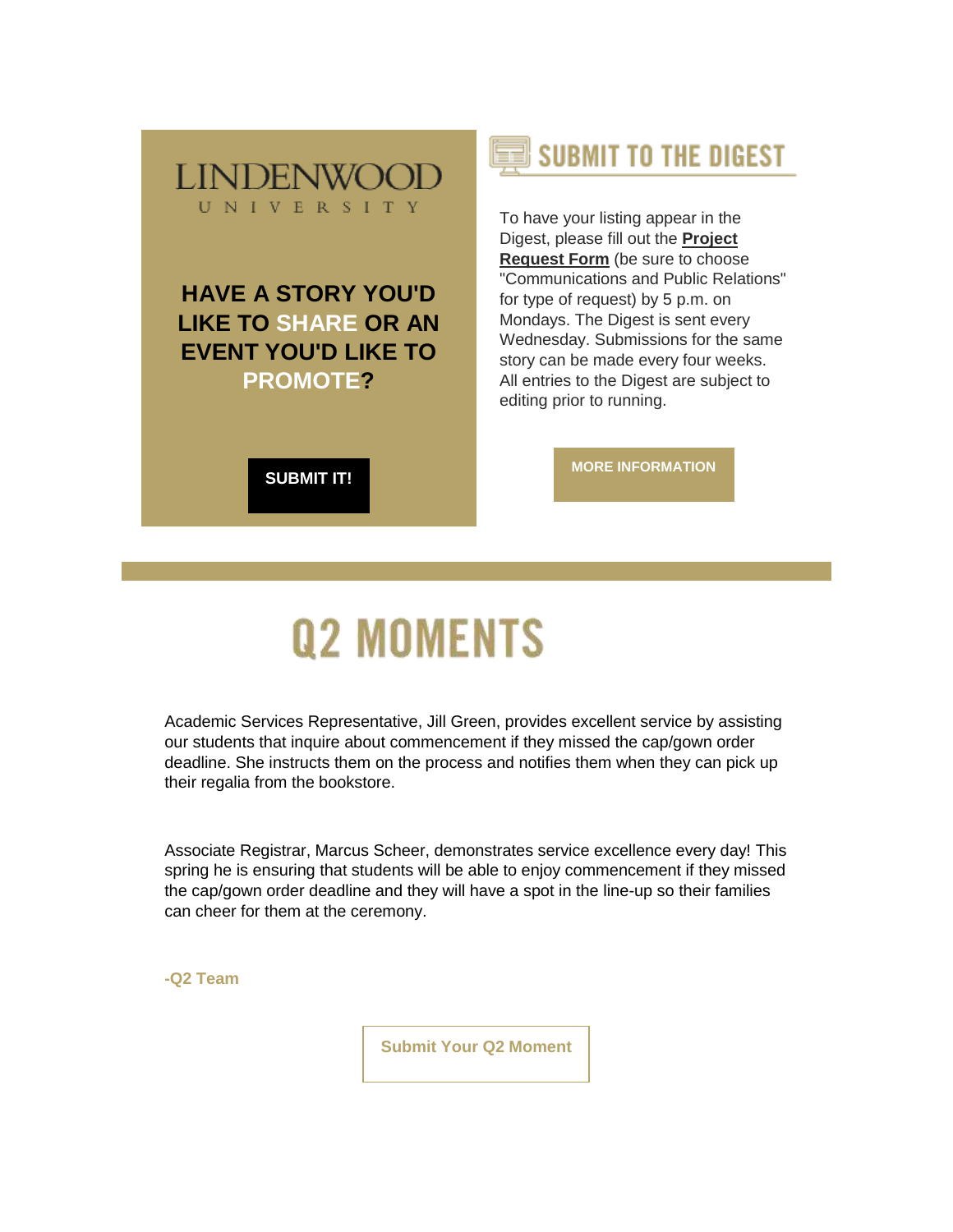## **LINDENWOOD**

UNIVERSITY

LEARNING ACADEMY

**Courageous Conversations - Visible and Invisible Barriers to an Inclusive Culture March 14, 1 - 2:30 p.m. CDI, Spellmann 3085** What are the things seen and not seen that can impact our inclusivity? **[Register](https://nam04.safelinks.protection.outlook.com/?url=https%3A%2F%2Fr20.rs6.net%2Ftn.jsp%3Ff%3D001lDIgERiujXOKerpUb3_ArxvJyZolvQigOmCuT1VRdCmfiqxjCISwfoHo4QaWC3ODTAMs7pOsWYaaaZmr5RcJCb7JRSkzXoQsk2kwSN1Km03cfADJRJaLXGFOSiiPRzW7Bq3R9cfONR2dzJll-hzeu90bh3p3hGw9UM_87RBlPrWurNZwMa4JaUyxv0JtqoNp%26c%3DKBkQ9Or56q5NHa34Ok-TsxE1x93spAOzqslqeVvgaQrbitcdfjiqgA%3D%3D%26ch%3DCHKbEhz2hne828seUaBQJ0Bauk_Yknrxj1v84kpucU4sDCDCvSMM4Q%3D%3D&data=04%7C01%7Cphuffman%40lindenwood.edu%7Cb138c6a63c744c64380a08da01e1c5fa%7C3d72f08e540a4c68905d9e69c4d9c61e%7C1%7C0%7C637824366495069755%7CUnknown%7CTWFpbGZsb3d8eyJWIjoiMC4wLjAwMDAiLCJQIjoiV2luMzIiLCJBTiI6Ik1haWwiLCJXVCI6Mn0%3D%7C3000&sdata=%2BmwAJkEiVjpVgW5q33srNM7Bb2oJJmcMLwK1c3ozPLk%3D&reserved=0) Anti-Racist Workshop March 15, 10 - 11 a.m. Online** This interactive workshop will review current events regarding anti-racism and decolonization along with the harms of racism and colonialism. Training participants will discover campus resources and anti-racist strategies to apply what they learned to their environment. **[Register](https://nam04.safelinks.protection.outlook.com/?url=https%3A%2F%2Fr20.rs6.net%2Ftn.jsp%3Ff%3D001lDIgERiujXOKerpUb3_ArxvJyZolvQigOmCuT1VRdCmfiqxjCISwfgXjGYRe6R_BP1TI3fnJNOW2LiL9JXkuRvS_GngpZBwxV_VctH8m5P6_-c4WeXTc7FwrSuOqamRQnHKkxOqKkv_MY3ECX1S5gnXYrFWOqU9-8qWyt7s_9cXYVUkldOySBQ%3D%3D%26c%3DKBkQ9Or56q5NHa34Ok-TsxE1x93spAOzqslqeVvgaQrbitcdfjiqgA%3D%3D%26ch%3DCHKbEhz2hne828seUaBQJ0Bauk_Yknrxj1v84kpucU4sDCDCvSMM4Q%3D%3D&data=04%7C01%7Cphuffman%40lindenwood.edu%7Cb138c6a63c744c64380a08da01e1c5fa%7C3d72f08e540a4c68905d9e69c4d9c61e%7C1%7C0%7C637824366495069755%7CUnknown%7CTWFpbGZsb3d8eyJWIjoiMC4wLjAwMDAiLCJQIjoiV2luMzIiLCJBTiI6Ik1haWwiLCJXVCI6Mn0%3D%7C3000&sdata=Ly4kaL4qJsRTju0nbKhDEWhhotXV5zN8x5i0cpPqhig%3D&reserved=0) Understanding New Quizzes in Canvas March 15, 12 – 12:30 p.m. Online Verbal De-Escalation March 16, 10 a.m. – 12 p.m. Lindenwood Learning Academy, LARC 009**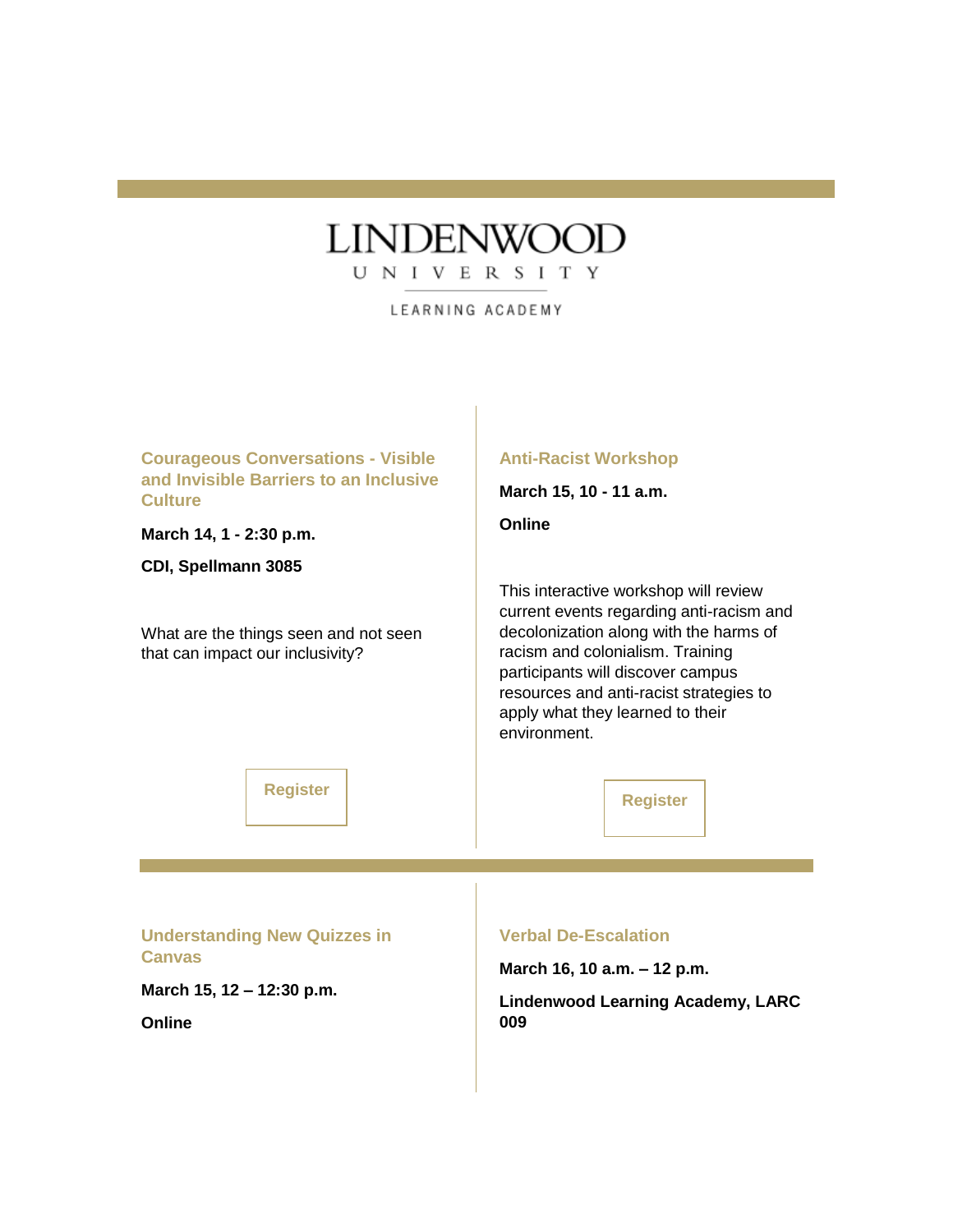How do you like creating quizzes in Canvas? The new quizzes are even better with great features, which will soon be the only option. Come spend 30 minutes understanding all of the new and improved features.

- Altered Mental Status Signs and Reasons
- How to Manage Anger and Stay Professional
- Levels of Verbal Escalation Development and Appropriate Responses
- Nonverbal Communication Dos and Don'ts
	- Personal Space
	- Body Language
	- Paraverbal Speech
- Spoken Messages and How They Can Differ
- Verbal Escalation and Appropriate **Interventions**
- The Art of Setting Limits
- Verbal Intervention Tips and **Techniques**
- Five Steps to Empathic Listening
- What A Precipitating Factor Is and Why It Matters
- When Someone Is Under the Influence and Out Of Control

**[Register](https://nam04.safelinks.protection.outlook.com/?url=https%3A%2F%2Fr20.rs6.net%2Ftn.jsp%3Ff%3D001lDIgERiujXOKerpUb3_ArxvJyZolvQigOmCuT1VRdCmfiqxjCISwfhgUwITGlAuz2E4ZBAh6IBePPZDyeBYr6hw8kdyZeMmXEgddrj8bluRTOsKGK5FLdAIJFELucZ1Gt3pyGy0Vj0DRGLkVkQmDDE4VeueN1WytE14pPfq0YqYg0RsUxI66BA%3D%3D%26c%3DKBkQ9Or56q5NHa34Ok-TsxE1x93spAOzqslqeVvgaQrbitcdfjiqgA%3D%3D%26ch%3DCHKbEhz2hne828seUaBQJ0Bauk_Yknrxj1v84kpucU4sDCDCvSMM4Q%3D%3D&data=04%7C01%7Cphuffman%40lindenwood.edu%7Cb138c6a63c744c64380a08da01e1c5fa%7C3d72f08e540a4c68905d9e69c4d9c61e%7C1%7C0%7C637824366495069755%7CUnknown%7CTWFpbGZsb3d8eyJWIjoiMC4wLjAwMDAiLCJQIjoiV2luMzIiLCJBTiI6Ik1haWwiLCJXVCI6Mn0%3D%7C3000&sdata=02TArIX6NbqJDgfk3ATcX9FrSNQ12W8rItwz4IN7bAo%3D&reserved=0)**

**[Register](https://nam04.safelinks.protection.outlook.com/?url=https%3A%2F%2Fr20.rs6.net%2Ftn.jsp%3Ff%3D001lDIgERiujXOKerpUb3_ArxvJyZolvQigOmCuT1VRdCmfiqxjCISwfmzvz8c7gikihTQibDIGvx9taRlNdZdj4dl1FgPcbPZKB7g7eOH8PxJq_pH7ylSAVTe6Cf9wklm414j6N6UJNSCwW9qUDx2XgGQrnsnaQwaMatZB2v2Dllxc4fjIatB7Sg%3D%3D%26c%3DKBkQ9Or56q5NHa34Ok-TsxE1x93spAOzqslqeVvgaQrbitcdfjiqgA%3D%3D%26ch%3DCHKbEhz2hne828seUaBQJ0Bauk_Yknrxj1v84kpucU4sDCDCvSMM4Q%3D%3D&data=04%7C01%7Cphuffman%40lindenwood.edu%7Cb138c6a63c744c64380a08da01e1c5fa%7C3d72f08e540a4c68905d9e69c4d9c61e%7C1%7C0%7C637824366495069755%7CUnknown%7CTWFpbGZsb3d8eyJWIjoiMC4wLjAwMDAiLCJQIjoiV2luMzIiLCJBTiI6Ik1haWwiLCJXVCI6Mn0%3D%7C3000&sdata=8o%2FxviSX0kVvLLMlLZK8o0lcOzq%2FDAqs%2FzeZj28GaTw%3D&reserved=0)**

**Making Diversity, Equity and Inclusion a Reality Pt. 2**

**March 17, 2 – 4 p.m.**

**Online**

#### **Virtual Reality Showcase**

**March 17, 4 – 5 p.m.**

**Immersive Reality and Game Hub, LARC 332**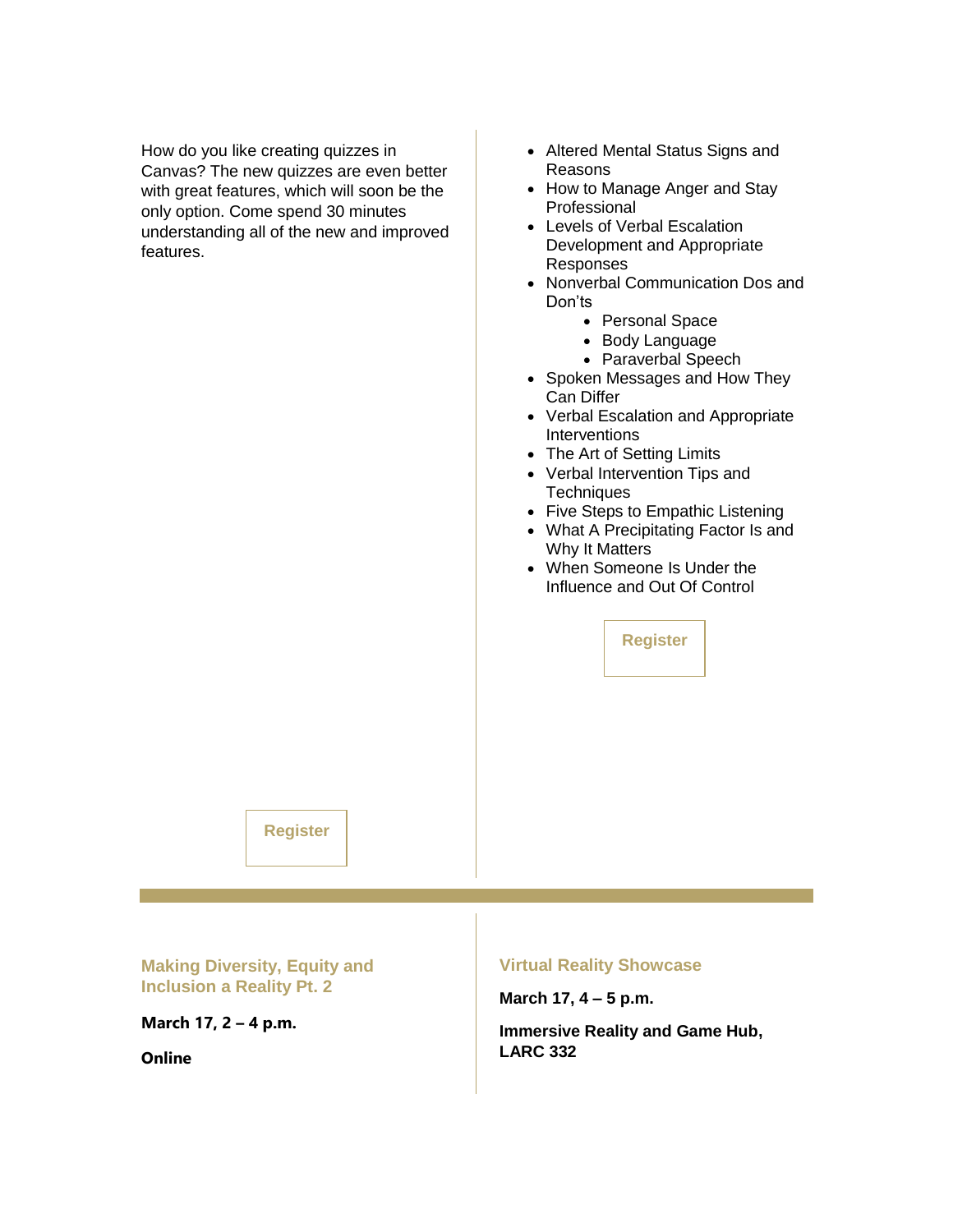This session is a continuation of "Making Diversity, Equity and Inclusion a Reality Pt. 1". The current landscape and climate in our country requires now more than ever, that we stand up and become part of the solution versus being bystanders and hoping change will come or progress will be made. "Hope is not a strategy". This foundational and interactive class will help to establish a foundational understanding of diversity, equity, inclusion, and belonging. We will learn together how we can contribute to and benefit from having a more diverse and inclusive culture where everyone can thrive and feel a sense of belonging while delivering a first in class academic experience to our students at Lindenwood University.

Digital Librarian, Michael Fetters, will showcase virtual reality apps available for faculty, including the PSVR apps, Oculus Rift, and Oculus Quest apps.

Drop by the Immersive Reality and Game Hub (LARC 322) March 17, 4-5 p.m. to learn more about virtual reality and how it can be implemented in the classroom.

#### **[Register](https://nam04.safelinks.protection.outlook.com/?url=https%3A%2F%2Fr20.rs6.net%2Ftn.jsp%3Ff%3D001lDIgERiujXOKerpUb3_ArxvJyZolvQigOmCuT1VRdCmfiqxjCISwfgXjGYRe6R_BP1TI3fnJNOW2LiL9JXkuRvS_GngpZBwxV_VctH8m5P6_-c4WeXTc7FwrSuOqamRQnHKkxOqKkv_MY3ECX1S5gnXYrFWOqU9-8qWyt7s_9cXYVUkldOySBQ%3D%3D%26c%3DKBkQ9Or56q5NHa34Ok-TsxE1x93spAOzqslqeVvgaQrbitcdfjiqgA%3D%3D%26ch%3DCHKbEhz2hne828seUaBQJ0Bauk_Yknrxj1v84kpucU4sDCDCvSMM4Q%3D%3D&data=04%7C01%7Cphuffman%40lindenwood.edu%7Cb138c6a63c744c64380a08da01e1c5fa%7C3d72f08e540a4c68905d9e69c4d9c61e%7C1%7C0%7C637824366495069755%7CUnknown%7CTWFpbGZsb3d8eyJWIjoiMC4wLjAwMDAiLCJQIjoiV2luMzIiLCJBTiI6Ik1haWwiLCJXVCI6Mn0%3D%7C3000&sdata=Ly4kaL4qJsRTju0nbKhDEWhhotXV5zN8x5i0cpPqhig%3D&reserved=0)**

#### **[Register](https://nam04.safelinks.protection.outlook.com/?url=https%3A%2F%2Fr20.rs6.net%2Ftn.jsp%3Ff%3D001lDIgERiujXOKerpUb3_ArxvJyZolvQigOmCuT1VRdCmfiqxjCISwfoHo4QaWC3OD8QslUzKFZ8X6AHdkeFu_QbxZArZ9tn7N7FM3IoU1q0i7rJWqUA3gZeTA9qfH1ptsilETJ4LVdVPpEYqYC77Lmh9Yl7zdxpwARNejUtqDTO0%3D%26c%3DKBkQ9Or56q5NHa34Ok-TsxE1x93spAOzqslqeVvgaQrbitcdfjiqgA%3D%3D%26ch%3DCHKbEhz2hne828seUaBQJ0Bauk_Yknrxj1v84kpucU4sDCDCvSMM4Q%3D%3D&data=04%7C01%7Cphuffman%40lindenwood.edu%7Cb138c6a63c744c64380a08da01e1c5fa%7C3d72f08e540a4c68905d9e69c4d9c61e%7C1%7C0%7C637824366495069755%7CUnknown%7CTWFpbGZsb3d8eyJWIjoiMC4wLjAwMDAiLCJQIjoiV2luMzIiLCJBTiI6Ik1haWwiLCJXVCI6Mn0%3D%7C3000&sdata=9AToFGH9Jknyqu2DsZydH2sngNAzhNdhLVD9MY3ihhs%3D&reserved=0)**

#### **Graduate Attribute Lunch & Learn**

**March 17, 11 a.m. – 12 p.m.**

**Lindenwood Learning Academy, LARC 009**

#### **March 18**

**11 a.m. – 12 p.m.**

**Online**

Bring your own lunch (or brunch) and learn more about the graduate attributes during these virtual or in-person workshops!

#### **Advance planning funerals and cemetery can save you in the future!**

**March 22, 12 – 1 p.m.**

#### **Lindenwood Learning Academy, LARC 009**

Come enjoy a lunch on Baue Funeral Homes and learn about all of your choices and options when it comes to funeral and cemetery preplanning. We will discuss how planning ahead will protect your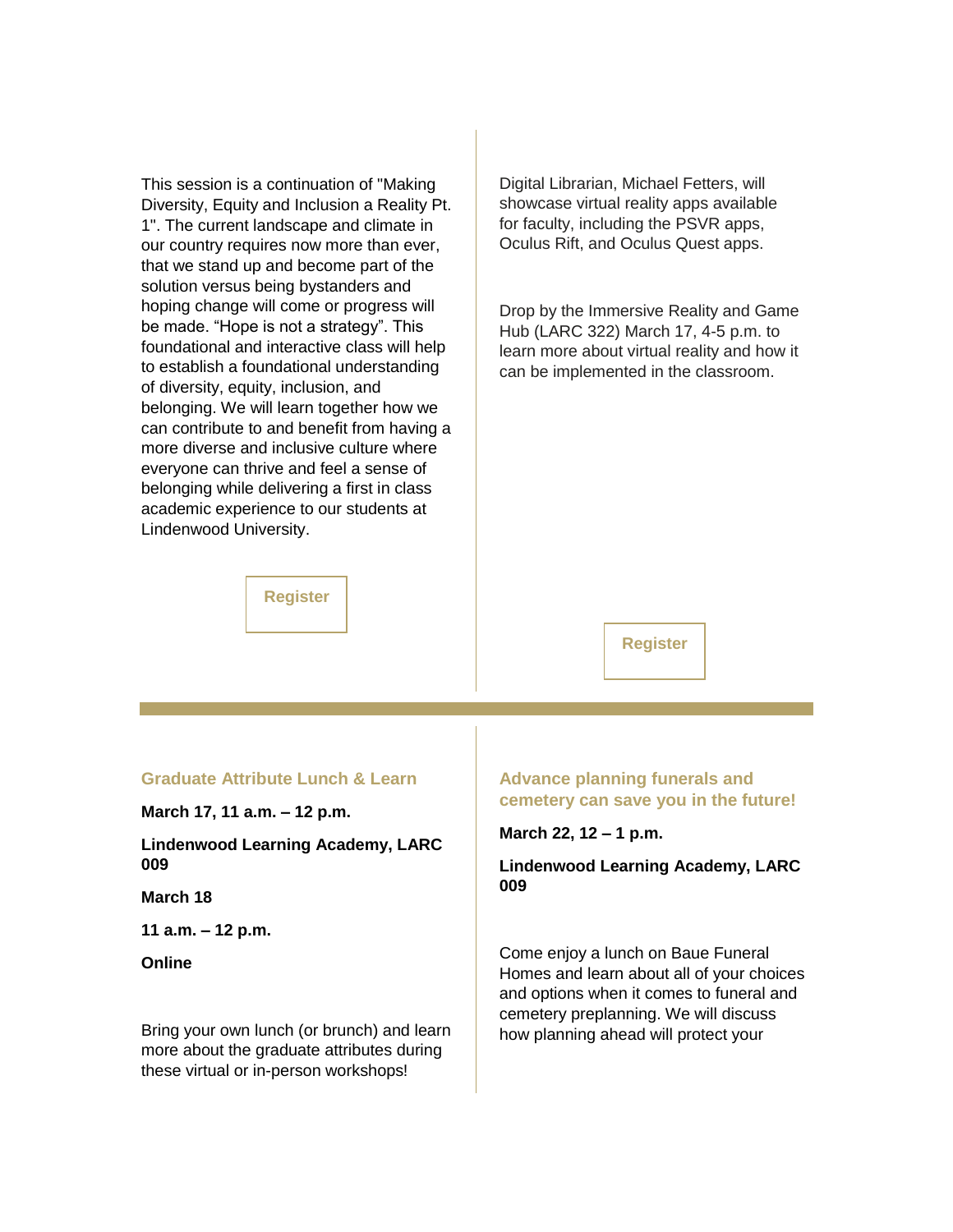Every third Thursday and Friday of the month we will overview the graduate attributes, alignment in courses and programs, and assessment using signature assignments. Come to one or all and bring your ideas and questions as we workshop our way to the new graduate attributes!

family when they need it most and how to lock in the cost of today!

**[Register](https://nam04.safelinks.protection.outlook.com/?url=https%3A%2F%2Fr20.rs6.net%2Ftn.jsp%3Ff%3D001lDIgERiujXOKerpUb3_ArxvJyZolvQigOmCuT1VRdCmfiqxjCISwftagtzhSxNoPtN28_y6fwJDVD9yzGwVXDH80PZP8Ovf6BkqDYOecPEY-6FVCgjjVf3_s6T0eEN5JitqT3gy3fI8D8axpib4lVEfRotJvwBMq5yDD51XXAKKPafqyLEOuow%3D%3D%26c%3DKBkQ9Or56q5NHa34Ok-TsxE1x93spAOzqslqeVvgaQrbitcdfjiqgA%3D%3D%26ch%3DCHKbEhz2hne828seUaBQJ0Bauk_Yknrxj1v84kpucU4sDCDCvSMM4Q%3D%3D&data=04%7C01%7Cphuffman%40lindenwood.edu%7Cb138c6a63c744c64380a08da01e1c5fa%7C3d72f08e540a4c68905d9e69c4d9c61e%7C1%7C0%7C637824366495069755%7CUnknown%7CTWFpbGZsb3d8eyJWIjoiMC4wLjAwMDAiLCJQIjoiV2luMzIiLCJBTiI6Ik1haWwiLCJXVCI6Mn0%3D%7C3000&sdata=r%2FxbGrsGR5lKVWRcVZWSTLPvSzQlPyrY5jt3YnBuanc%3D&reserved=0)**

#### **[Register](https://nam04.safelinks.protection.outlook.com/?url=https%3A%2F%2Fr20.rs6.net%2Ftn.jsp%3Ff%3D001lDIgERiujXOKerpUb3_ArxvJyZolvQigOmCuT1VRdCmfiqxjCISwfhgUwITGlAuzYLeqzlDQjlmzVgxoRlHRvZMAPQHOUnG5coD2GE0EpS4ow9nkatOjOojk4ciU6Wd8wNqg7yele4PTpIMEZ4wlUDSNAHI-NDSDZwup7md4aTbXD1VhyqYRuw%3D%3D%26c%3DKBkQ9Or56q5NHa34Ok-TsxE1x93spAOzqslqeVvgaQrbitcdfjiqgA%3D%3D%26ch%3DCHKbEhz2hne828seUaBQJ0Bauk_Yknrxj1v84kpucU4sDCDCvSMM4Q%3D%3D&data=04%7C01%7Cphuffman%40lindenwood.edu%7Cb138c6a63c744c64380a08da01e1c5fa%7C3d72f08e540a4c68905d9e69c4d9c61e%7C1%7C0%7C637824366495069755%7CUnknown%7CTWFpbGZsb3d8eyJWIjoiMC4wLjAwMDAiLCJQIjoiV2luMzIiLCJBTiI6Ik1haWwiLCJXVCI6Mn0%3D%7C3000&sdata=ByCbAYNd9Zt%2FsqjS9v6PUy4CW8bWZQglnTgfSrfW0WQ%3D&reserved=0)**

#### **Lindenwood Committees and Task Forces – Workday Report**

Are you a committee/task force chair or member? Or are you ever curious about what is happening at Lindenwood and how you might get more involved? Well, now you can manage your committees or learn more about what is happening on campus through the new Lindenwood Committees and Task Forces report in Workday. To find out more, [watch](https://nam04.safelinks.protection.outlook.com/?url=https%3A%2F%2Fr20.rs6.net%2Ftn.jsp%3Ff%3D001lDIgERiujXOKerpUb3_ArxvJyZolvQigOmCuT1VRdCmfiqxjCISwfhgUwITGlAuzvbZPqLhwgEY-xbLK5MviCTuQ2x0p4GSMBI_npIBDi514Wfy1hDtkDaEgvMjlhb-sAsG7bButFQkSZSIRm2AKndPj6mfJ8R27gdtfPuHAjM73g_-S4azIDw%3D%3D%26c%3DKBkQ9Or56q5NHa34Ok-TsxE1x93spAOzqslqeVvgaQrbitcdfjiqgA%3D%3D%26ch%3DCHKbEhz2hne828seUaBQJ0Bauk_Yknrxj1v84kpucU4sDCDCvSMM4Q%3D%3D&data=04%7C01%7Cphuffman%40lindenwood.edu%7Cb138c6a63c744c64380a08da01e1c5fa%7C3d72f08e540a4c68905d9e69c4d9c61e%7C1%7C0%7C637824366495069755%7CUnknown%7CTWFpbGZsb3d8eyJWIjoiMC4wLjAwMDAiLCJQIjoiV2luMzIiLCJBTiI6Ik1haWwiLCJXVCI6Mn0%3D%7C3000&sdata=EmHHi02UN22XeojzGxF3vp11tXht9p%2Fx2fMHJNNvt70%3D&reserved=0)  [this short video.](https://nam04.safelinks.protection.outlook.com/?url=https%3A%2F%2Fr20.rs6.net%2Ftn.jsp%3Ff%3D001lDIgERiujXOKerpUb3_ArxvJyZolvQigOmCuT1VRdCmfiqxjCISwfhgUwITGlAuzvbZPqLhwgEY-xbLK5MviCTuQ2x0p4GSMBI_npIBDi514Wfy1hDtkDaEgvMjlhb-sAsG7bButFQkSZSIRm2AKndPj6mfJ8R27gdtfPuHAjM73g_-S4azIDw%3D%3D%26c%3DKBkQ9Or56q5NHa34Ok-TsxE1x93spAOzqslqeVvgaQrbitcdfjiqgA%3D%3D%26ch%3DCHKbEhz2hne828seUaBQJ0Bauk_Yknrxj1v84kpucU4sDCDCvSMM4Q%3D%3D&data=04%7C01%7Cphuffman%40lindenwood.edu%7Cb138c6a63c744c64380a08da01e1c5fa%7C3d72f08e540a4c68905d9e69c4d9c61e%7C1%7C0%7C637824366495069755%7CUnknown%7CTWFpbGZsb3d8eyJWIjoiMC4wLjAwMDAiLCJQIjoiV2luMzIiLCJBTiI6Ik1haWwiLCJXVCI6Mn0%3D%7C3000&sdata=EmHHi02UN22XeojzGxF3vp11tXht9p%2Fx2fMHJNNvt70%3D&reserved=0) The video will provide information about steps to take to view the report in Workday and guide committee chairs as they update and manage their committee's membership and purpose statements. Contact **[Brittany Brown](mailto:BBrown@lindnewood.edu)** with any questions.



#### **LARC/LIBRARY SERVICES**

- Monday Thursday: 8 a.m. 10 p.m.
- $\bullet$  Friday: 8 a.m.  $\text{-} 5 \text{ p.m.}$
- $\bullet$  Saturday: 10 a.m.  $\text{-} 3 \text{ p.m.}$
- $\bullet$  Sunday: 2 8 p.m.

#### **EVANS COMMONS REC CENTER**

- Monday Friday: 6 a.m. 9 p.m.
- Saturday and Sunday: 10 a.m. 3 p.m.